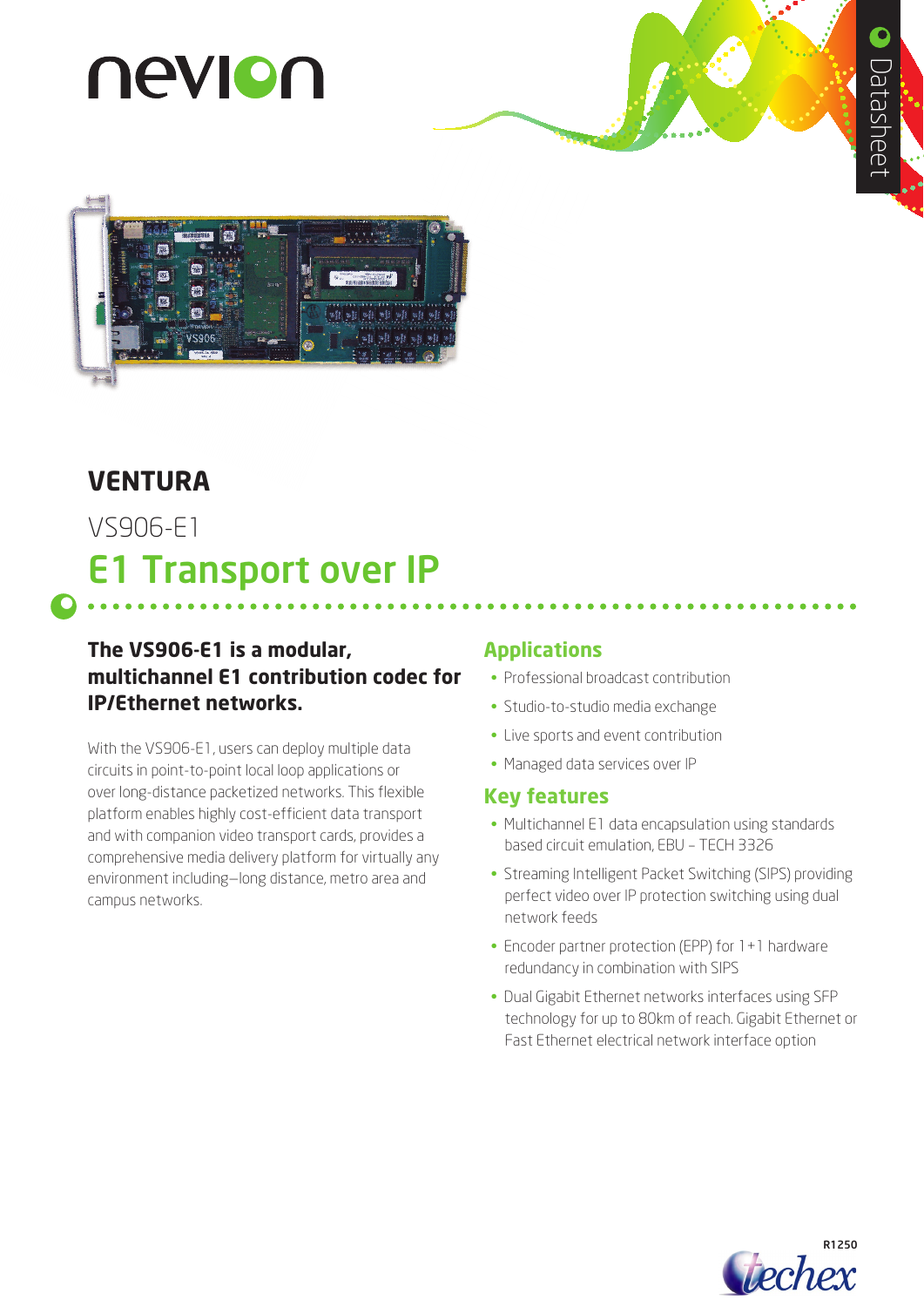$\bullet\bullet\bullet\bullet$ 



## **High Density**

Simultaneous linear encapsulation and de-encapsulation of 8 x Bi-directional E1 data circuits over Gigabit Ethernet

# **Launch delay offset (LDO)**

User defined delay to bridge short duration simultaneous loss to both network flows

### **SFP networking**

Onboard SFP cage for the installation of electrical and optical Ethernet components supporting distances from 100m to 80km.

### **IP/Ethernet toolset**

Supports VLAN tagging for segregation of traffic and Quality of Service differentiation via PCP and TOS/DSCP.

### **Remote upgrade**

Supports remote firmware upgrades via the AEMS (Ventura shelf element manager) for the latest in function upgrades and fault resolution.

### **NEBS Level 3**

Certified to perform in Telecommunication installations providing reliable performance in harsh environments.





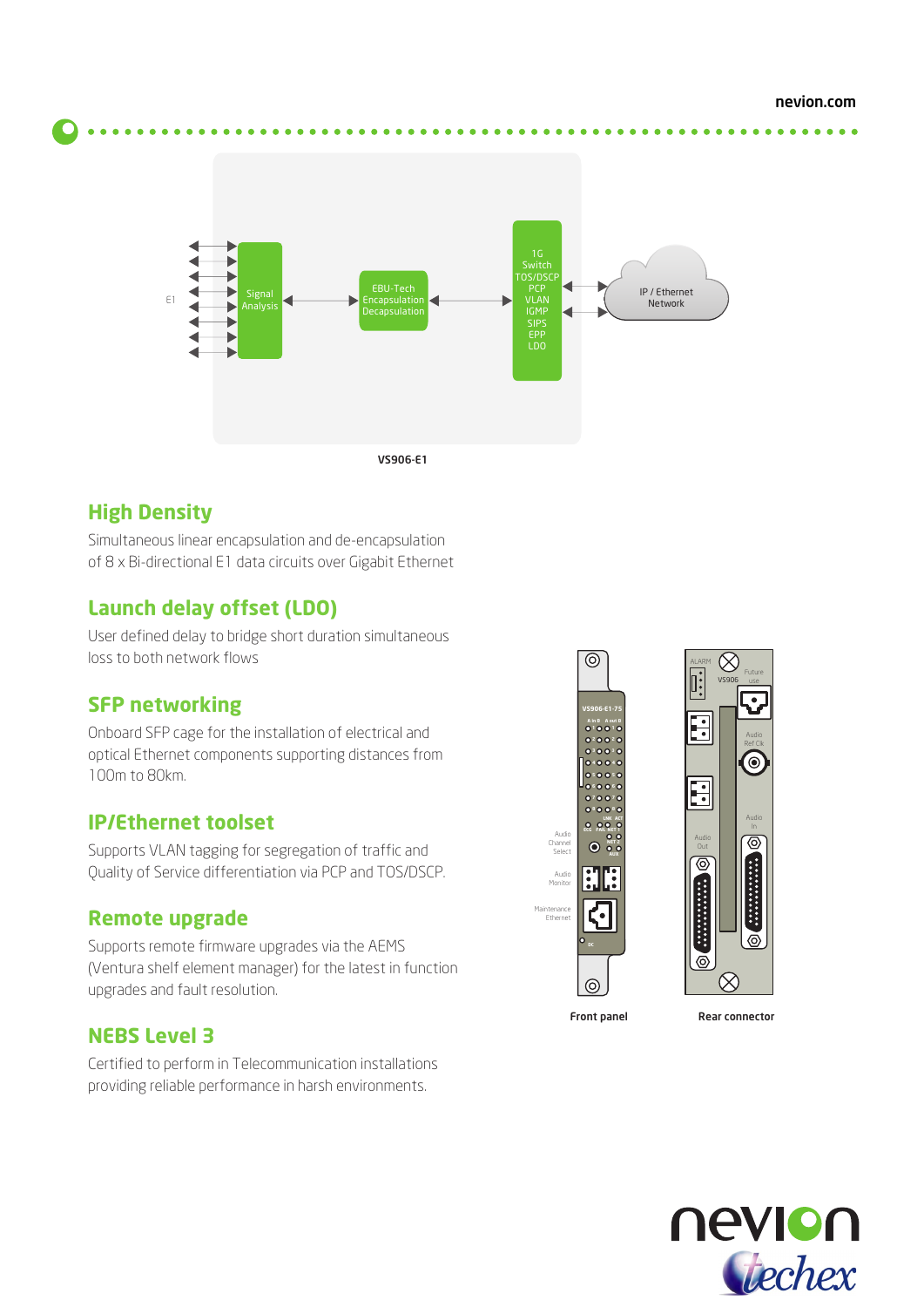**E1 inputs and outputs**

| <b>CI IIIputs and outputs</b> |                                                                                                             |  |  |
|-------------------------------|-------------------------------------------------------------------------------------------------------------|--|--|
| Standard                      | E1, (ITU-T G.703)                                                                                           |  |  |
| Number of ports               | 8 x input, 8 x output                                                                                       |  |  |
| Connector type                | 2 x 25pin DB-25 with breakout cable or panel options to<br>16 BNC (75 Ohm) or RJ48 (120 Ohm), 8 Tx and 8 Rx |  |  |
| Data rate                     | 2.048Mbps                                                                                                   |  |  |
| Encoding                      | HDB3                                                                                                        |  |  |
| Framing                       | Unframed                                                                                                    |  |  |

#### **IP interfaces**

| Number of ports | 2 x Network interface ports; 1 x maintenance port                                                                                    |  |
|-----------------|--------------------------------------------------------------------------------------------------------------------------------------|--|
| Connector type  | 2 x SFP (optical or CU) network interfaces,<br>1 x RJ45 (front panel maintenance port)                                               |  |
| Interface type  | Gigabit Ethernet (GbE) IEEE 802.3ab (Electrical) or IEEE<br>802.3z (optical)<br>Fast Ethernet (FE) IEEE 802.3u, Ethernet IEEE 802.3i |  |
| Protocols       | IP/UDP/RTP, ARP, IGMPv2/v3, Diffserv/TOS, 802.1p<br>(PCP), 802.10 (VLAN)                                                             |  |

#### **Processing**

| Audio encapsulation          | <b>FBU – TECH 3326</b>                                                                                    |
|------------------------------|-----------------------------------------------------------------------------------------------------------|
| Streaming Intelligent        | Dual stream protection switching buffers up to<br>500 msecs Packet Switching (SIPS) of differential delay |
| Launch delay offset<br>(LDO) | Delays secondary flow up to a maximum of 200msecs                                                         |

#### **Front panel LED status indicators**

| AUD1             | Input 1 Local                     | In 1-Partner       | Output 1-A | Output 1-B |  |
|------------------|-----------------------------------|--------------------|------------|------------|--|
| AUD <sub>2</sub> | Input 2 Local                     | In 2-Partner       | Output 2-A | Output 2-B |  |
| AUD3             | Input 3 Local                     | In 3-Partner       | Output 3-A | Output 3-B |  |
| AUD4             | Input 4 Local                     | In 4-Partner       | Output 4-A | Output 4-B |  |
| AUD5             | Input 5 Local                     | In 5-Partner       | Output 5-A | Output 5-B |  |
| AUD6             | Input 6 Local                     | In 6-Partner       | Output 6-A | Output 6-B |  |
| AUD7             | Input 7 Local                     | In 7-Partner       | Output 7-A | Output 7-B |  |
| AUD <sub>8</sub> | Input 8 Local                     | In 8-Partner       | Output 8-A | Output 8-B |  |
| <b>NWA</b>       | Network A Link                    | Network A Activity |            |            |  |
| <b>NWB</b>       | Network B Link Network B Activity |                    |            |            |  |
| <b>AUX</b>       |                                   |                    |            |            |  |
| ECG              | Card Status                       |                    |            |            |  |
| <b>FAIL</b>      | Card Fail                         |                    |            |            |  |
| DC.              |                                   |                    |            |            |  |

DC Power

#### **External alarms**

Normally open relay contacts. Closed for major and minor alarm signals.

#### **Element management**

The Ventura AEMS shelf element managers, FCS183-AEMS and FCS101-AEMS, provide a comprehensive set of status, control and alarm variables through a Web interface. The AEMS is a powerful Linux based embedded management system that also supports SNMP and XML. It also acts as an agent for card upgrades, storing multiple images for each card in the VS103 or VS101 chassis. Users can apply these images to install upgrades from a remote location.

#### **Physical and environmental**

|                       | Resides in a single slot of a VS101 or VS103 Ventura series chassis |
|-----------------------|---------------------------------------------------------------------|
| Power consumption     | 20W max                                                             |
| Operating temperature | O°C to 50°C chassis ambient                                         |
| Storage temperature   | -40°C to 85°C ambient                                               |
| Relative humidity     | 5% to 85%                                                           |
| Compliance            | NEBS Level 3, UL, CSA, CE,<br>FCC (Part 15, Class A), C-Tick, RoHS  |

#### **Ordering options**

| VS906-xF1-zzz | E1 data transport over IP/Ethernet ( $x = 2,4,6$ or 8<br>channels; $zzz = 75$ or $120$ Ohms) |
|---------------|----------------------------------------------------------------------------------------------|
| VS906-BP-RI45 | Break out panel with patch panel termination                                                 |